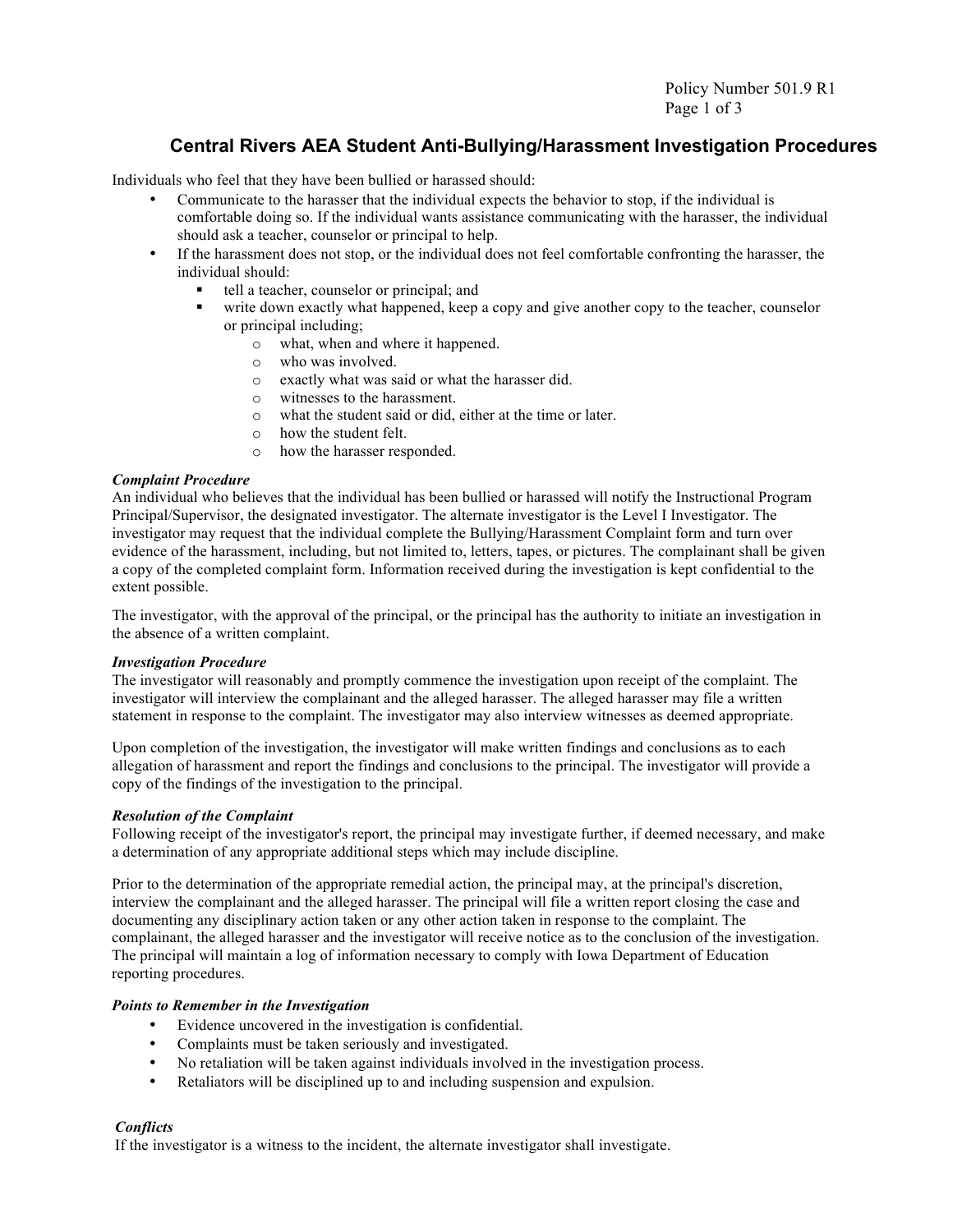## **Central Rivers AEA Student Anti-Bullying/Harassment Complaint Form**

| Name of alleged bully<br>or harasser:                                                                                                                                                                                          |
|--------------------------------------------------------------------------------------------------------------------------------------------------------------------------------------------------------------------------------|
|                                                                                                                                                                                                                                |
| Description of misconduct:                                                                                                                                                                                                     |
| ,我们也不会有什么。""我们的人,我们也不会有什么?""我们的人,我们也不会有什么?""我们的人,我们也不会有什么?""我们的人,我们也不会有什么?""我们的人<br>Name of witnesses (if any):                                                                                                                |
| Evidence of bullying or harassment or, i.e., letters, photos, etc. (attach evidence if possible): ___________                                                                                                                  |
| Any other information: New York Contract the Contract of the Contract of the Contract of the Contract of the Contract of the Contract of the Contract of the Contract of the Contract of the Contract of the Contract of the C |
| I agree that all of the information on this form is accurate and true to the best of my knowledge.                                                                                                                             |
|                                                                                                                                                                                                                                |
|                                                                                                                                                                                                                                |

Date:  $\frac{1}{\sqrt{1-\frac{1}{2}}}$